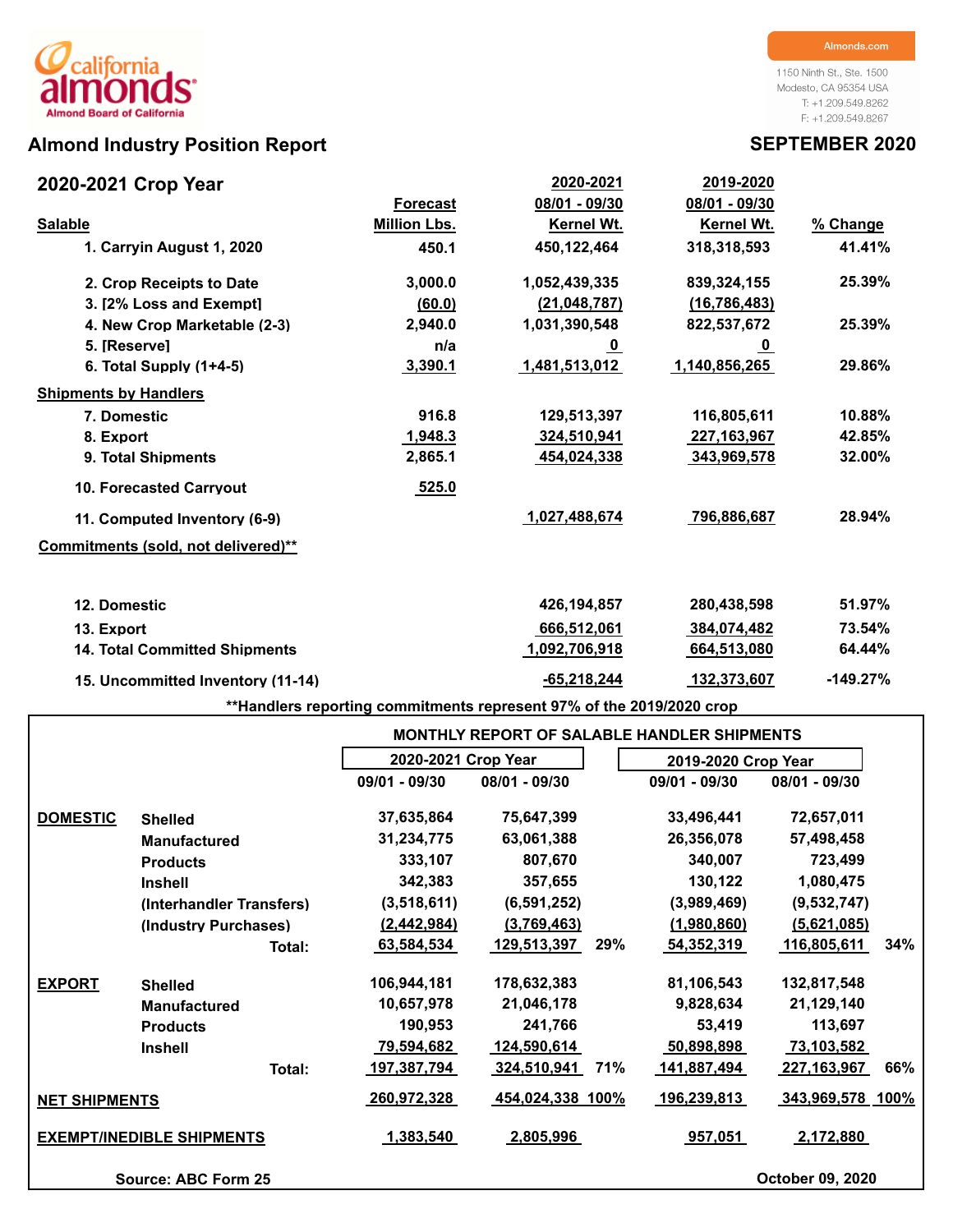### Destination > 250,000 LBS. Current YTD are reported

| Global          | 2020/21     |                                      |                        | 2020 - 2021 - Current                  |                        |                        | 2020 - 2021 - YTD                   |                        |                      | 2019 - 2020 - Current                  |              | 2019 - 2020 - YTD |                                     |                      |
|-----------------|-------------|--------------------------------------|------------------------|----------------------------------------|------------------------|------------------------|-------------------------------------|------------------------|----------------------|----------------------------------------|--------------|-------------------|-------------------------------------|----------------------|
| Percent         | VS.         |                                      |                        | <b>Current Month - September, 2020</b> |                        |                        | August 1 through September 30, 2020 |                        |                      | <b>Current Month - September, 2019</b> |              |                   | August 1 through September 30, 2019 |                      |
| <b>Total</b>    | 2019/20     | <b>World Region</b>                  |                        | <b>NKW</b>                             | <b>Month</b>           |                        | <b>NKW</b>                          | <b>YTD</b>             |                      | <b>NKW</b>                             | <b>Month</b> |                   | <b>NKW</b>                          | <b>YTD</b>           |
| <b>Shiments</b> | <b>YTD</b>  | <b>Destination</b>                   | <b>SHELLED</b>         | <b>INSHELL</b>                         | <b>TOTAL</b>           | <b>SHELLED</b>         | <b>INSHELL</b>                      | <b>TOTAL</b>           | <b>SHELLED</b>       | <b>INSHELL</b>                         | <b>TOTAL</b> | <b>SHELLED</b>    | <b>INSHELL</b>                      | <b>TOTAL</b>         |
|                 | $+1$ .      |                                      | 60%                    | 40%                                    | 100%                   | 62%                    | 38%                                 | 100%                   | 64%                  | 36%                                    | 100%         | 68%               | 32%                                 | 100%                 |
|                 |             | <b>NORTH AMERICA</b>                 |                        |                                        |                        |                        |                                     |                        |                      |                                        |              |                   |                                     |                      |
|                 | $-6%$       | Canada                               | 4,180,409              | $\mathbf 0$                            | 4,180,409              | 9,651,477              | $\mathbf 0$                         | 9,651,477              | 4,373,324            | 16,080                                 | 4,389,404    | 10,280,859        | 16,080                              | 10,296,939           |
|                 | 21%         | Mexico                               | 2,849,972              | $\mathbf 0$                            | 2,849,972              | 4,950,219              | $\mathbf 0$                         | 4,950,219              | 2,015,563            | $\mathbf 0$                            | 2,015,563    | 4,106,040         | $\Omega$                            | 4,106,040            |
|                 | 2%          | Ttl NORTH AMERICA                    | 7,059,581              | $\Omega$                               | 7,059,581              | 14,645,896             | $\overline{0}$                      | 14,645,896             | 6,397,567            | 16,080                                 | 6,413,647    | 14,395,579        | 16,080                              | 14,411,659           |
|                 |             | <b>LATIN AMERICA/CARIBBEAN</b>       |                        |                                        |                        |                        |                                     |                        |                      |                                        |              |                   |                                     |                      |
|                 | 1,172%      | Argentina                            | 491,300                | $\mathbf 0$                            | 491,300                | 747,750                | $\mathbf 0$                         | 747,750                | 36,990               | 0                                      | 36,990       | 58,790            | $\Omega$                            | 58,790               |
|                 | 217%        | Brazil                               | 1,154,296              | $\mathbf 0$                            | 1,154,296              | 2,232,099              | 0                                   | 2,232,099              | 310,980              | 17,865                                 | 328,845      | 686,399           | 17,865                              | 704,264              |
|                 | 63%         | Chile                                | 736,325                | $\mathbf 0$                            | 736,325                | 1,427,575              | $\mathbf 0$                         | 1,427,575              | 657,000              | $\Omega$                               | 657,000      | 874,000           | $\Omega$                            | 874,000              |
|                 | 45%         | Colombia                             | 755,085                | $\Omega$                               | 755,085                | 1,408,085              | $\Omega$                            | 1,408,085              | 714,350              | $\mathbf 0$                            | 714,350      | 971,405           | $\Omega$                            | 971,405              |
|                 | 46%         | Costa Rica                           | 215,094                | $\mathbf 0$                            | 215,094                | 303,094                | $\Omega$                            | 303,094                | 207,400              | $\mathbf 0$                            | 207,400      | 207,400           | $\Omega$                            | 207,400              |
|                 | 98%         | Peru                                 | 668,250                | $\mathbf 0$                            | 668,250                | 958,250                | $\Omega$                            | 958,250                | 396,563              | $\mathsf 0$                            | 396,563      | 484,163           | $\Omega$                            | 484,163              |
|                 | 110%        | Ttl LATIN AMERICA/CARIBB             | 4,317,253              | $\overline{0}$                         | 4,317,253              | 7,588,620              | $\overline{0}$                      | 7,588,620              | 2,467,690            | 17,865                                 | 2,485,555    | 3,596,442         | 17,865                              | 3,614,307            |
| 5%              | 23%         | <b>Total AMERICAS</b>                | 11,376,834             | $\Omega$                               | 11,376,834             | 22,234,516             | $\mathbf 0$                         | 22,234,516             | 8,865,257            | 33,945                                 | 8,899,202    | 17,992,021        | 33,945                              | 18,025,966           |
|                 |             | <b>NORTHEAST ASIA</b>                |                        |                                        |                        |                        |                                     |                        |                      |                                        |              |                   |                                     |                      |
|                 | $-9%$       | China/HongKong                       | 13,056,386             | 8,810,746                              | 21,867,132             | 15,544,503             | 10,800,093                          | 26,344,596             | 7,553,153            | 18,325,511                             | 25,878,664   | 8,782,041         | 20,082,112                          | 28,864,153           |
|                 | 2%          | Japan                                | 5,629,854              | $\mathbf 0$                            | 5,629,854              | 8,383,218              | $\mathbf 0$                         | 8,383,218              | 5,760,500            | 63,468                                 | 5,823,968    | 8,194,227         | 63,468                              | 8,257,695            |
|                 | 53%         | South Korea                          | 6,701,652              | $\mathbf 0$                            | 6,701,652              | 9,625,288              | $\mathbf 0$                         | 9,625,288              | 4,302,254            | $\mathbf 0$                            | 4,302,254    | 6,291,036         | $\Omega$                            | 6,291,036            |
|                 | 22%         | Taiwan                               | 950,250                | 22,500                                 | 972,750                | 1,109,250              | 22,500                              | 1,131,750              | 797,625              | $\mathbf 0$                            | 797,625      | 930,511           | $\Omega$                            | 930,511              |
|                 | 3%          | Ttl NORTHEAST ASIA                   | 26,338,142             | 8,833,246                              | 35,171,388             | 34,662,259             | 10,822,593                          | 45,484,852             | 18,413,532           | 18,388,979                             | 36,802,511   | 24, 197, 815      | 20,145,580                          | 44,343,395           |
|                 |             | <b>SOUTHEAST ASIA</b>                |                        |                                        |                        |                        |                                     |                        |                      |                                        |              |                   |                                     |                      |
|                 | $-17%$      | Indonesia                            | 367,785                | $\mathbf 0$                            | 367.785                | 796,759                | $\mathbf 0$                         | 796.759                | 471,000              | $\mathbf 0$                            | 471,000      | 955.116           | $\Omega$                            | 955,116              |
|                 | 92%         | Malaysia                             | 976,380                | $\mathbf 0$                            | 976,380                | 1,412,370              | $\mathbf 0$                         | 1,412,370              | 312,000              | $\mathbf 0$                            | 312,000      | 736,750           | $\Omega$                            | 736,750              |
|                 | 20%         | Singapore                            | 413,050                | $\mathbf 0$                            | 413,050                | 555,000                | $\Omega$                            | 555,000                | 301,669              | $\mathbf 0$                            | 301,669      | 462,419           | $\Omega$                            | 462,419              |
|                 | $-37%$      | Thailand                             | 724,000                | $\mathbf 0$                            | 724,000                | 1,457,800              | 0                                   | 1,457,800              | 646,850              | 1,079,434                              | 1,726,284    | 1,230,850         | 1,079,434                           | 2,310,284            |
|                 | 449%<br>56% | Vietnam<br><b>Ttl SOUTHEAST ASIA</b> | 1,489,640<br>4,050,855 | 1,356,298<br>1,356,298                 | 2,845,938<br>5,407,153 | 2,353,480<br>6,743,121 | 1,356,298<br>1,356,298              | 3,709,778<br>8,099,419 | 462,000<br>2,234,019 | 64,440                                 | 526,440      | 550,000           | 125,747                             | 675,747<br>5,192,697 |
|                 |             | <b>SOUTH/CENTRAL ASIA</b>            |                        |                                        |                        |                        |                                     |                        |                      | 1,143,874                              | 3,377,893    | 3,987,516         | 1,205,181                           |                      |
|                 | $-10%$      | Afghanistan                          | 74,000                 | 133,565                                | 207,565                | 146,000                | 151,160                             | 297,160                | 224,000              | $\mathbf 0$                            | 224,000      | 332,000           | $\Omega$                            | 332,000              |
|                 | 178%        | Bangladesh                           | 402,078                | $\mathbf 0$                            | 402,078                | 490,078                | 0                                   | 490,078                | 176,000              | $\mathbf 0$                            | 176,000      | 176,000           | $\Omega$                            | 176,000              |
|                 | 139%        | India                                | 205,500                | 63,252,486                             | 63,457,986             | 358,750                | 103,640,323                         | 103,999,073            | 214,485              | 23,493,826                             | 23,708,311   | 556,410           | 42,914,851                          | 43,471,261           |
|                 | 17%         | Kazakhstan                           | 1,143,600              | $\mathbf 0$                            | 1,143,600              | 1,698,850              | 0                                   | 1,698,850              | 916,500              | $\mathbf 0$                            | 916,500      | 1,352,000         | 101,143                             | 1,453,143            |
|                 | 280%        | Pakistan                             | 396,216                | 542,574                                | 938,790                | 592,216                | 764,096                             | 1,356,312              | 160,000              | 89,644                                 | 249,644      | 267,750           | 89,644                              | 357,394              |
|                 | 135%        | Ttl SOUTH/CENTRAL ASIA               | 2,265,394              | 63,928,625                             | 66,194,019             | 3,373,894              | 104,555,579                         | 107,929,473            | 1,763,985            | 23,583,470                             | 25,347,455   | 2,801,160         | 43,105,638                          | 45,906,798           |
|                 |             | AUSTRALASIA/OCEANIA                  |                        |                                        |                        |                        |                                     |                        |                      |                                        |              |                   |                                     |                      |
|                 | $-44%$      | Australia                            | 169,988                | $\mathbf 0$                            | 169,988                | 476,804                | $\Omega$                            | 476,804                | 266,557              | 415,485                                | 682,042      | 433,381           | 415,485                             | 848,866              |
|                 | 27%         | New Zealand                          | 203,000                | $\mathbf 0$                            | 203,000                | 710,936                | $\mathbf 0$                         | 710,936                | 233,900              | $\mathbf 0$                            | 233,900      | 560,100           | $\Omega$                            | 560,100              |
|                 | $-17%$      | Ttl AUSTRALASIA/OCEANIA              | 372,988                | $\overline{0}$                         | 372,988                | 1,187,740              | $\overline{0}$                      | 1,187,740              | 500,457              | 415,485                                | 915,942      | 1,013,481         | 415,485                             | 1,428,966            |
| 36%             | 68%         | <b>Total ASIA-PACIFIC</b>            | 33,027,379             | 74,118,169                             | 107,145,548            | 45,967,014             | 116,734,470                         | 162,701,484            | 22,911,993           | 43,531,808                             | 66,443,801   | 31,999,972        | 64,871,884                          | 96,871,856           |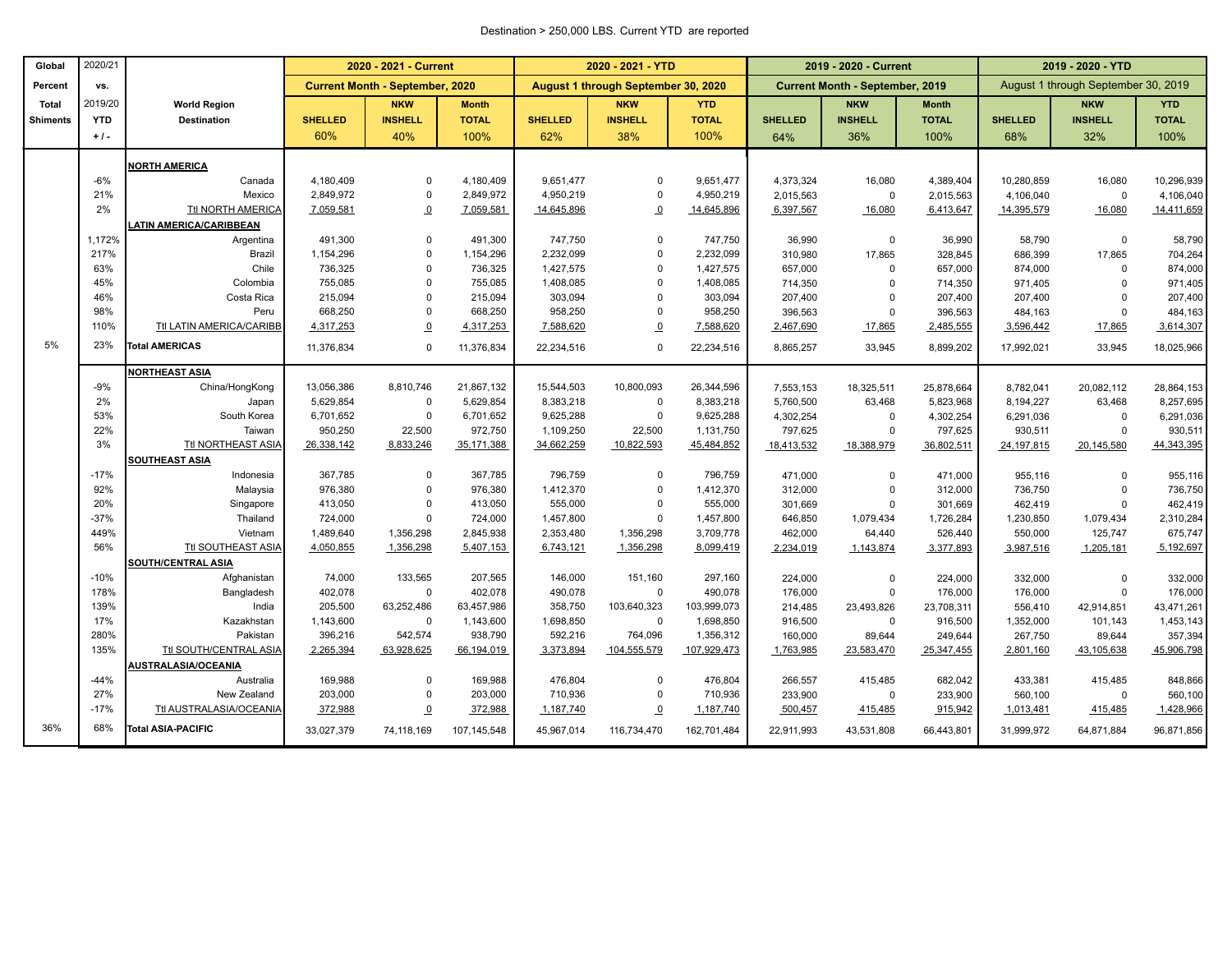| Global          | 2020/21    |                                 |                | 2020 - 2021 - Current                  |              |                | 2020 - 2021 - YTD                   |              |                | 2019 - 2020 - Current                  |                | 2019 - 2020 - YTD |                                     |               |
|-----------------|------------|---------------------------------|----------------|----------------------------------------|--------------|----------------|-------------------------------------|--------------|----------------|----------------------------------------|----------------|-------------------|-------------------------------------|---------------|
| Percent         | VS.        |                                 |                | <b>Current Month - September, 2020</b> |              |                | August 1 through September 30, 2020 |              |                | <b>Current Month - September, 2019</b> |                |                   | August 1 through September 30, 2019 |               |
| <b>Total</b>    | 2019/20    | <b>World Region</b>             |                | <b>NKW</b>                             | <b>Month</b> |                | <b>NKW</b>                          | <b>YTD</b>   |                | <b>NKW</b>                             | <b>Month</b>   |                   | <b>NKW</b>                          | <b>YTD</b>    |
| <b>Shiments</b> | <b>YTD</b> | <b>Destination</b>              | <b>SHELLED</b> | <b>INSHELL</b>                         | <b>TOTAL</b> | <b>SHELLED</b> | <b>INSHELL</b>                      | <b>TOTAL</b> | <b>SHELLED</b> | <b>INSHELL</b>                         | <b>TOTAL</b>   | <b>SHELLED</b>    | <b>INSHELL</b>                      | <b>TOTAL</b>  |
|                 | $+1$ .     |                                 | 60%            | 40%                                    | 100%         | 62%            | 38%                                 | 100%         | 64%            | 36%                                    | 100%           | 68%               | 32%                                 | 100%          |
|                 |            | <b>WESTERN EUROPE</b>           |                |                                        |              |                |                                     |              |                |                                        |                |                   |                                     |               |
|                 | $-43%$     | Belgium                         | 1,144,021      | 0                                      | 1,144,021    | 2,061,771      | $\mathbf 0$                         | 2,061,771    | 1,930,398      | $\mathbf 0$                            | 1,930,398      | 3,641,463         | 0                                   | 3,641,463     |
|                 | $-13%$     | Denmark                         | 484,000        | $\mathbf 0$                            | 484,000      | 1,185,800      | $\mathbf 0$                         | 1,185,800    | 660,000        | $\mathbf 0$                            | 660,000        | 1,364,560         | $\mathbf 0$                         | 1,364,560     |
|                 | 33%        | France                          | 1,824,247      | $\mathbf 0$                            | 1,824,247    | 4,476,947      | $\mathbf 0$                         | 4,476,947    | 1,556,449      | $\mathbf 0$                            | 1,556,449      | 3,366,779         | $\mathbf 0$                         | 3,366,779     |
|                 | 7%         | Germany                         | 6,735,809      | $\pmb{0}$                              | 6,735,809    | 16,194,305     | $\mathsf 0$                         | 16,194,305   | 8,517,127      | 30,600                                 | 8,547,727      | 15,172,807        | 30,600                              | 15,203,407    |
|                 | 170%       | Greece                          | 1,968,550      | 95,706                                 | 2,064,256    | 2,521,200      | 143,514                             | 2,664,714    | 395,000        | 80,392                                 | 475,392        | 906,350           | 80,392                              | 986,742       |
|                 | 57%        | Italy                           | 7,210,734      | 306,191                                | 7,516,925    | 14,275,734     | 401,604                             | 14,677,338   | 4,674,350      | 451,873                                | 5,126,223      | 8,837,050         | 507,624                             | 9,344,674     |
|                 | 49%        | Netherlands                     | 6,182,800      | 0                                      | 6,182,800    | 12,089,977     | $\mathbf 0$                         | 12,089,977   | 4,447,494      | $\mathbf 0$                            | 4,447,494      | 8,137,967         | $\mathbf 0$                         | 8,137,967     |
|                 | 12%        | Norway                          | 1,379,500      | $\pmb{0}$                              | 1,379,500    | 2,489,512      | $\mathsf 0$                         | 2,489,512    | 1,035,946      | $\mathbf 0$                            | 1,035,946      | 2,216,046         | $\mathbf 0$                         | 2,216,046     |
|                 | 14%        | Spain                           | 14,947,088     | 169,003                                | 15,116,091   | 30,453,221     | 200,710                             | 30,653,931   | 12,875,893     | 203,909                                | 13,079,802     | 26,668,683        | 233,996                             | 26,902,679    |
|                 | $-17%$     | Sweden                          | 643,200        | $\pmb{0}$                              | 643,200      | 1,113,111      | $\mathbf 0$                         | 1,113,111    | 579,200        | $\mathbf 0$                            | 579,200        | 1,333,600         | 0                                   | 1,333,600     |
|                 | $-19%$     | Switzerland                     | 82,200         | $\mathbf 0$                            | 82,200       | 250,200        | $\mathbf 0$                         | 250,200      | 44,000         | $\mathbf 0$                            | 44,000         | 308,430           | $\mathbf 0$                         | 308,430       |
|                 | 58%        | United Kingdom                  | 2,834,400      | $\pmb{0}$                              | 2,834,400    | 5,355,450      | $\mathbf 0$                         | 5,355,450    | 1,947,215      | $\mathbf 0$                            | 1,947,215      | 3,380,069         | $\mathbf 0$                         | 3,380,069     |
|                 | 23%        | Ttl WESTERN EUROPE              | 45,647,549     | 570,900                                | 46,218,449   | 92,960,878     | 745,828                             | 93,706,706   | 38,830,572     | 766,774                                | 39,597,346     | 75,633,518        | 852,612                             | 76,486,130    |
|                 |            | <b>CENTRAL/EASTERN EUROPE</b>   |                |                                        |              |                |                                     |              |                |                                        |                |                   |                                     |               |
|                 | 51%        | <b>Bulgaria</b>                 | 210,000        | 0                                      | 210,000      | 332,000        | $\mathbf 0$                         | 332,000      | 131,500        | $\mathbf 0$                            | 131,500        | 219,500           | 0                                   | 219,500       |
|                 | 33%        | Croatia                         | 616,000        | $\mathbf 0$                            | 616,000      | 878,000        | $\mathbf 0$                         | 878,000      | 616,000        | $\mathbf 0$                            | 616,000        | 660,000           | $\mathbf 0$                         | 660,000       |
|                 | 175%       | Czech Republic                  | 176,000        | $\pmb{0}$                              | 176,000      | 352,018        | $\mathbf 0$                         | 352,018      | 0              | $\mathbf 0$                            | $\overline{0}$ | 128,000           | $\mathbf 0$                         | 128,000       |
|                 | 10%        | Estonia                         | 1,139,450      | $\mathbf 0$                            | 1,139,450    | 1,927,450      | $\mathbf 0$                         | 1,927,450    | 660,000        | $\mathbf 0$                            | 660,000        | 1,758,000         | $\mathbf 0$                         | 1,758,000     |
|                 | 131%       | Georgia                         | 418,000        | $\pmb{0}$                              | 418,000      | 680,000        | $\mathbf 0$                         | 680,000      | 250,000        | $\mathbf 0$                            | 250,000        | 294,000           | $\mathbf 0$                         | 294,000       |
|                 | 11%        | Lithuania                       | 308,000        | $\mathbf 0$                            | 308,000      | 880,000        | $\mathbf 0$                         | 880,000      | 528,000        | $\mathbf 0$                            | 528,000        | 792,275           | $\Omega$                            | 792,275       |
|                 | 217%       | Poland                          | 513,450        | $\mathbf 0$                            | 513,450      | 1,115,050      | $\mathbf 0$                         | 1,115,050    | 264,000        | $\mathbf 0$                            | 264,000        | 352,000           | $\mathbf 0$                         | 352,000       |
|                 | 116%       | Ukraine                         | 606,000        | $\mathbf 0$                            | 606,000      | 949,000        | $\mathbf 0$                         | 949,000      | 352,000        | $\mathbf 0$                            | 352,000        | 440,000           | $\mathbf 0$                         | 440,000       |
|                 | 49%        | <b>Ttl CENTRAL/EASTERN EURC</b> | 4,504,900      | $\underline{0}$                        | 4,504,900    | 7,931,518      | $\underline{\mathbf{0}}$            | 7,931,518    | 3,236,500      | $\Omega$                               | 3,236,500      | 5,337,775         | $\pmb{0}$                           | 5,337,775     |
| 22%             | 24%        | Total EUROPE                    | 50,152,449     | 570,900                                | 50,723,349   | 100,892,396    | 745,828                             | 101,638,224  | 42,067,072     | 766,774                                | 42,833,846     | 80,971,293        | 852,612                             | 81,823,905    |
|                 |            | <b>MIDDLE EAST</b>              |                |                                        |              |                |                                     |              |                |                                        |                |                   |                                     |               |
|                 | 14%        | Iraq                            | 88,000         | $\mathbf 0$                            | 88,000       | 260,000        | $\mathbf 0$                         | 260,000      | 72,000         | 0                                      | 72,000         | 228,000           | $\mathbf 0$                         | 228,000       |
|                 | 26%        | Israel                          | 1,122,500      | $\pmb{0}$                              | 1,122,500    | 1,603,250      | 32,652                              | 1,635,902    | 876,000        | 191,174                                | 1,067,174      | 1,061,500         | 238,273                             | 1,299,773     |
|                 | 28%        | Jordan                          | 575,000        | 97,151                                 | 672,151      | 1,377,000      | 129,101                             | 1,506,101    | 648,000        | 173,162                                | 821,162        | 1,001,500         | 173,162                             | 1,174,662     |
|                 | $-15%$     | Saudi Arabia                    | 1,364,000      | $\mathbf 0$                            | 1,364,000    | 1,533,160      | $\mathbf 0$                         | 1,533,160    | 1,188,000      | $\mathbf 0$                            | 1,188,000      | 1,796,000         | 0                                   | 1,796,000     |
|                 | 31%        | Turkey                          | 5,111,700      | 2,477,486                              | 7,589,186    | 5,681,716      | 3,493,657                           | 9,175,373    | 2,373,000      | 3,588,284                              | 5,961,284      | 3,015,000         | 3,990,444                           | 7,005,444     |
|                 | 12%        | <b>United Arab Emirates</b>     | 11,124,650     | 2,126,716                              | 13,251,366   | 14,332,450     | 3,250,646                           | 17,583,096   | 10,103,500     | 2,581,077                              | 12,684,577     | 12,758,650        | 2,910,588                           | 15,669,238    |
|                 | 14%        | <b>Ttl MIDDLE EAST</b>          | 19,973,850     | 4,701,353                              | 24,675,203   | 25,544,326     | 6,906,056                           | 32,450,382   | 16,059,100     | 6,533,697                              | 22,592,797     | 21,046,000        | 7,312,467                           | 28,358,467    |
|                 |            | NORTH AFRICA                    |                |                                        |              |                |                                     |              |                |                                        |                |                   |                                     |               |
|                 | 409%       | Egypt                           | 567,900        | 15,400                                 | 583,300      | 655,900        | 15,400                              | 671,300      | 132,000        | $\mathbf 0$                            | 132,000        | 132,000           | $\mathbf 0$                         | 132,000       |
|                 | 1,429%     | Libya                           | 396,000        | 188,860                                | 584,860      | 484,000        | 188,860                             | 672,860      | 44,000         | $\mathbf 0$                            | 44,000         | 44,000            | 0                                   | 44,000        |
|                 | 352%       | Morocco                         | 998,900        | 0                                      | 998,900      | 2,189,150      | $\mathbf 0$                         | 2,189,150    | 308,000        | $\mathbf 0$                            | 308,000        | 484,000           | $\mathbf 0$                         | 484,000       |
|                 | 221%       | Ttl NORTH AFRICA                | 2,314,800      | 204,260                                | 2,519,060    | 3,725,050      | 204,260                             | 3,929,310    | 652,000        | $\overline{0}$                         | 652,000        | 1,223,550         | $\overline{0}$                      | 1,223,550     |
|                 |            | <b>SUB-SAHARAN AFRICA</b>       |                |                                        |              |                |                                     |              |                |                                        |                |                   |                                     |               |
|                 | 67%        | South Africa                    | 842,800        | $\Omega$                               | 842,800      | 1,440,625      | $\mathbf 0$                         | 1,440,625    | 433,174        | 32,674                                 | 465,848        | 827,549           | 32,674                              | 860,223       |
|                 | 81%        | Ttl SUB-SAHARAN AFRICA          | 947,800        | $\overline{0}$                         | 947,800      | 1,557,025      | $\overline{o}$                      | 1,557,025    | 433,174        | 32,674                                 | 465,848        | 827,549           | 32,674                              | 860,223       |
| 8%              | 25%        | Total MIDDLE EAST/AFRICA        | 23,236,450     | 4,905,613                              | 28,142,063   | 30,826,401     | 7,110,316                           | 37,936,717   | 17, 144, 274   | 6,566,371                              | 23,710,645     | 23,097,099        | 7,345,141                           | 30,442,240    |
|                 | 43%        | <b>TOTAL EXPORTS</b>            | 117,793,112    | 79,594,682                             | 197,387,794  | 199.920.327    | 124,590,614                         | 324,510,941  | 90,988,596     | 50,898,898                             | 141,887,494    | 154,060,385       | 73,103,582                          | 227, 163, 967 |
| 29%             | 11%        | <b>TOTAL DOMESTIC</b>           |                |                                        | 63,584,534   |                |                                     | 129,513,397  |                |                                        | 54,352,319     |                   |                                     | 116,805,611   |
| 100%            | 32%        | <b>GRAND TOTAL SHIPMENTS</b>    |                |                                        | 260,972,328  |                |                                     | 454,024,338  |                |                                        | 196,239,813    |                   |                                     | 343,969,578   |
|                 |            |                                 |                |                                        |              |                |                                     |              |                |                                        |                |                   |                                     |               |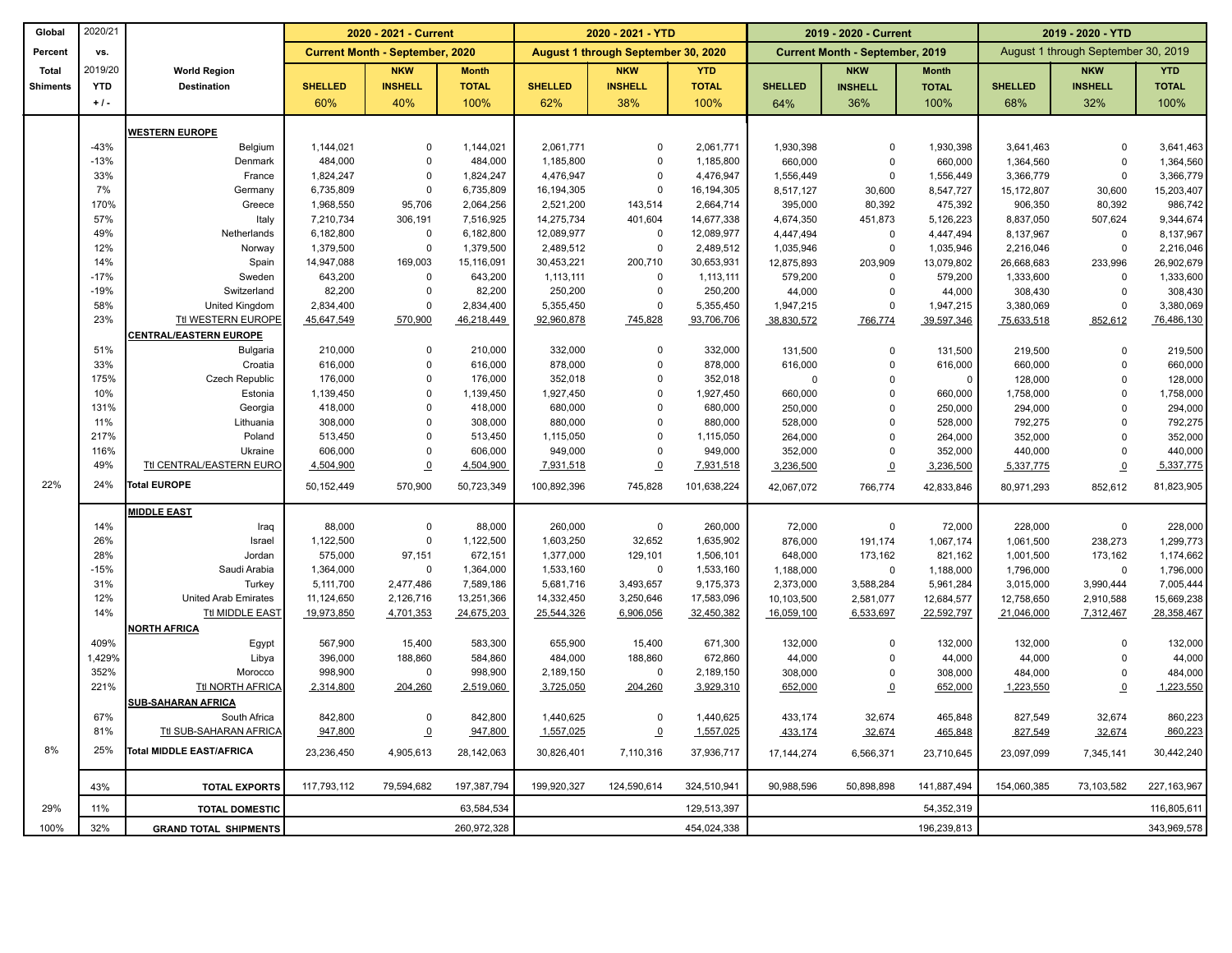

## **Almond Board of California Almond Board Quality Control Receipts Report Industry Summary**

## **August 1, 2020 through September 30, 2020**

|                                  | From ABC Form 1       | <b>From USDA Inspection Certificates</b> | % of Total             |                 |           |
|----------------------------------|-----------------------|------------------------------------------|------------------------|-----------------|-----------|
| <b>Variety Name</b>              | <b>Total Receipts</b> | <b>Total Receipts</b>                    | <b>Total Inedibles</b> | <b>Receipts</b> | % Rejects |
| Aldrich                          | 31,069,586            | 32,091,979                               |                        | 2.95%           |           |
| Avalon                           | 2,108,909             | 1,932,127                                |                        | 0.20%           |           |
| <b>Bennett</b>                   | 287,718               | 297,830                                  |                        | 0.03%           |           |
| <b>Butte</b>                     | 12,275,242            | 15,092,824                               |                        | 1.17%           |           |
| <b>Butte/Padre</b>               | 49,848,240            | 47,876,981                               |                        | 4.74%           |           |
| Carmel                           | 20,591,287            | 20,775,679                               |                        | 1.96%           |           |
| Folsom                           | 260,454               | 314,995                                  |                        | 0.02%           |           |
| Fritz                            | 3,427,694             | 3,178,146                                |                        | 0.33%           |           |
| Independence                     | 128,100,030           | 130,505,581                              |                        | 12.17%          |           |
| Livingston                       | 1,333,621             | 1,403,905                                |                        | 0.13%           |           |
| Marchini                         | 11,470                | 11,470                                   |                        | 0.00%           |           |
| Marcona                          | 0                     | 0                                        |                        | 0.00%           |           |
| Mission                          | 484,492               | 423,942                                  |                        | 0.05%           |           |
| Mixed                            | 8,112,747             | 11,041,859                               |                        | 0.77%           |           |
| Mono                             | 180,444               | 175,935                                  |                        | 0.02%           |           |
| Monterey                         | 43,346,755            | 39,201,585                               |                        | 4.12%           |           |
| Morley                           | 51,136                | 51,137                                   |                        | 0.00%           |           |
| Neplus                           | 82,558                | 171,319                                  |                        | 0.01%           |           |
| Nonpareil                        | 673,300,486           | 690,130,320                              |                        | 63.98%          |           |
| Padre                            | 3,573,960             | 3,426,774                                |                        | 0.34%           |           |
| Peerless                         | 1,043,178             | 1,378,317                                |                        | 0.10%           |           |
| Price                            | 6,702,579             | 6,993,234                                |                        | 0.64%           |           |
| Ruby                             | 33,388                | 33,388                                   |                        | 0.00%           |           |
| Savana                           | 76,837                | 76,838                                   |                        | 0.01%           |           |
| Shasta                           | 5,282,105             | 5,279,363                                |                        | 0.50%           |           |
| Sonora                           | 11,212,992            | 10,107,545                               |                        | 1.07%           |           |
| Supareil                         | 3,592,390             | 3,929,273                                |                        | 0.34%           |           |
| Tokyo                            | 41,794                | 41,794                                   |                        | 0.00%           |           |
| Winters                          | 2,269,548             | 2,541,693                                |                        | 0.22%           |           |
| <b>Wood Colony</b>               | 43,337,486            | 42,785,591                               |                        | 4.12%           |           |
| <b>Major Varieties Sub Total</b> | 1,052,039,126         | 1,071,271,424                            |                        | 99.96%          |           |
| <b>Minor Varieties Sub Total</b> | 400,209               | 765,566                                  |                        | 0.04%           |           |
| <b>Grand Total All Varieties</b> | 1,052,439,335         | 1,072,036,990                            |                        | 100.00%         |           |

**This report is subject to futher verification of handler's receipts and futher reconciliation of USDA Incoming Certificates**

### **NOTE:**

**An error was identified in the USDA reporting of inedibles for September 2020 receipts. Efforts to correct the inedible values were not completed in time for the issuance of this report. Inedible values will be reported next on the October 2020 Position Report.**